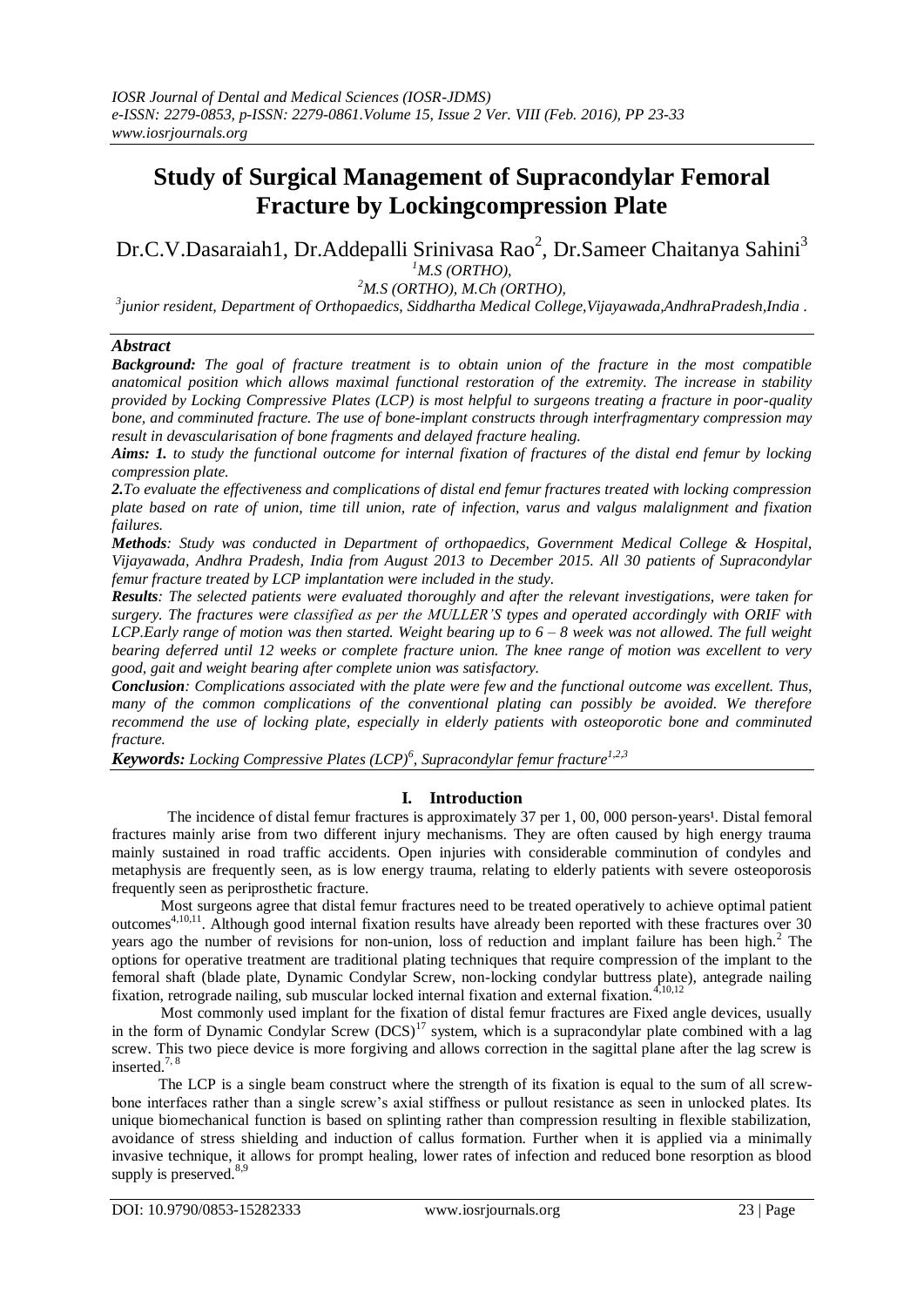The implant offers multiple points of fixed-angle contact between the plate and screws in the distal part of femur, theoretically reducing the tendency for varus collapse that is seen with traditional lateral plates.<sup>10</sup> The DF-LCP is a further development from the LISS which was introduced in the mid to late 1990's. The main difference between the DF-LCP and the LISS is that the LISS utilizes an outrigger device for shaft holes, functioning essentially as a locking guide jig, which is attached to the distal part of the plate and guides the placement of the proximal locking screws. The shaft holes on the DF-LCP are oval allowing for the options of a compression screw or a locking screw. This leads to a more precise placement of the plate, as it is able to be compressed more closely to the bone.<sup>2, 16,18</sup>

The study is justified for the fact that it will be one of the solutions for the age old complications associated with the treatment of supracondylar fractures with traditional fixed angle plates and nails of, postoperative loss of reduction (varus collapse) and malalignment due to their inherent lack of rigidity and in some cases , eventual implant failure.

# **II. Methodology**

In this study 30 patients with supracondylar fracture were studied. All the cases were treated at SMC Vijayawada, between  $1 - 08 - 2013 \& 31 - 12 - 2015$  at our institution and followed for a minimum of 6 months. The method used for fracture fixation was open reduction and internal fixation with locking compression plate. The duration of follow up ranged from 6months to 18 months.

# **Patient Selection**

# **Inclusion Criteria:**

- 1. Patients admitted to SMC VIJAYAWADA with fracture lower end of femur fixed with LCP
- 2. All skeletal mature patients(>18years)
- 3. Open distal femur fractures up to type I, II and III A
- 4. Patients willing to give consent
- 5. Patients presenting with distal femoral fractures with or without osteoporotic changes are included in the study.

#### **Exclusion Criteria:**

- 1. Patients with open distal femoral fractures Type IIIB & C
- 2. Patients with associated tibial plateau fractures
- 3. Children with distal femoral fractures or in whom, growth plate is still open or less than 18 years of age
- 4. Patient with pathological distal femoral other than osteoporosis
- 5. Patients lost in follow up
- 6. Patients managed conservatively for other medical reasons.
- 7. Distal femoral fractures with neurovascular compromise
- 8. Nonunion and Delayed union.

## **Preoperative Investigation:**

- Hemogram
- Blood sugar level
- Blood urea level
- Serum creatinine level
- serum electrolytes
- Blood group and Rh typing
- Bleeding time, clotting time and prothrombin time
- Chest X-ray postero-anterior view, electrocardiography, 2D Echo and otherinvestigations done in patients as required during anaesthetic evaluation.

## **Surgical Technique For Fixing Distal Femur Fractures**

- Although various approaches like
- 1. lateral-standard
- 2. minimally invasive lateral approach
- 3. medial Approach
- 4. Antero-lateralapproach is described. Most surgeons prefer to use the Lateral approach-standard.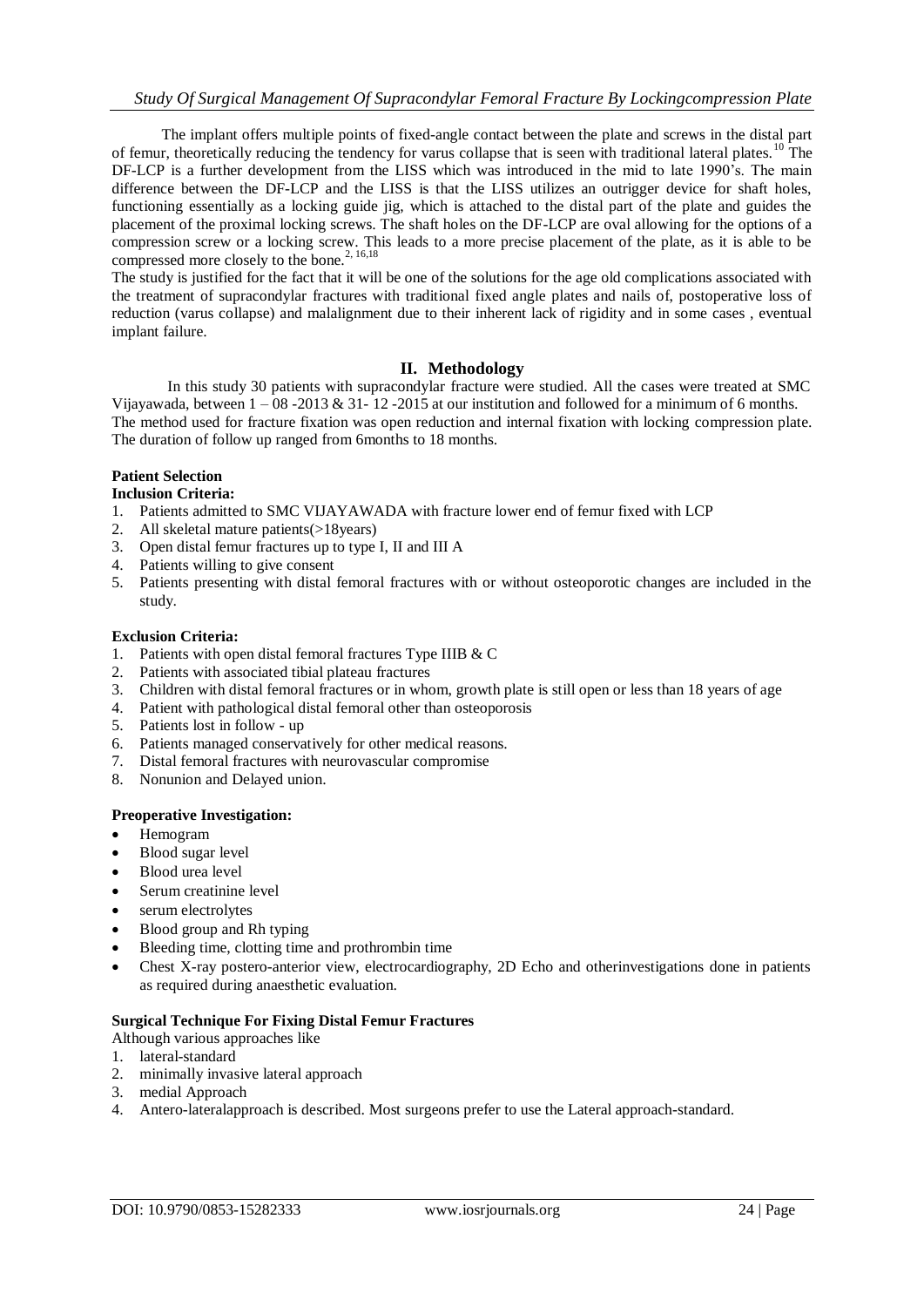*Study Of Surgical Management Of Supracondylar Femoral Fracture By Lockingcompression Plate*



Fig1: picture showing skin incision Fig2: fixation with locking compression plate

Complications: Early

- 1. Forceful maneuvers can induce iatrogenic fractures and complicate the fixation, especially in osteoporotic bones.
- 2. Damage to collateral ligaments of knee and menisci.
- 3. Damage to popliteal vessels, as it winds from medial to posterior compartment.
- 4. Damage to collateral vessels (geniculate) and accompanying nerves

Complications: Late

- 1. Infection following fixation of open fractures approach 20% and for closed fractures approaching 1%.
- 2. Failure of Reduction, due to improper surgical technique, poor bone stock, poor patient compliance, poor surgical planning and execution.
- 3. Nonunion, Malunion occurs with distal fragment in varus. The indications for a corrective osteotomy depend on the degree of malalignment and the severity of symptoms. Valgus and varus malalignment greater than  $10^{\circ}$  and / or rotational deformity greater than  $15^{\circ}$ , should be corrected.<sup>18,22,26</sup>
- 4. Knee stiffness postoperatively.

#### Post-operative care andRehabilitation:

Proper postoperative rehabilitation is essential to ensure the attainment and maintenance of satisfactory range of motion, strength and function of the knee joint.Rehabilitation should be custom made to the patient and the fracture type, and is easier, more comfortable and more assured with firm internal fixation. If fracture fixation is stable, then therapy can be started early. The most useful range of motion can be achieved, in the first few weeks of postoperative period.

Early Phase (1-3 Weeks)

The primary goal is full range of motion, started on  $2<sup>nd</sup>$  day, if fixation is stable, emphasizing extension, normal patella mobility, control of edema and pain. Quadriceps strengthening and hamstring stretching exercises are encouraged. Gentle hip and ankle mobilization exercises are continued.

# **Continuous passive motion – when started in 1st week has following**

Advantages

- 1. Improves early range of motion of knee.
- 2. Decreases incidence of deep vein thrombosis and pulmonary embolus.
- 3. Faster pain relief and shorter stay at hospital.
- 4. Better results when used at a rate of 1 cycle per minute, with 40 degrees of maximum flexion for first 3 days.
- 5. Continuous passive motion reverses collagen loss, improves cartilage nourishment, prevents joint stiffness.

Non – weight bearing with crutches or walker support can be initiated in  $1<sup>st</sup>$  week, if fixation is stable. Sutures are removed between  $10^{th}$  -  $12^{th}$  postoperative days.

#### Late Phase (After 3weeks)

Continue isometric quadriceps setting exercises, Active and passive Range motion exercises. Seated knee extension procedures. Partial weight bearing is allowed after 3<sup>rd</sup> week. Full weight bearing is allowed after radiological evidence of healing. (6- 12 weeks). Patients with inter condylar fractures and A-0.types B and C fractures are not allowed full weight bearing for at least 12 weeks.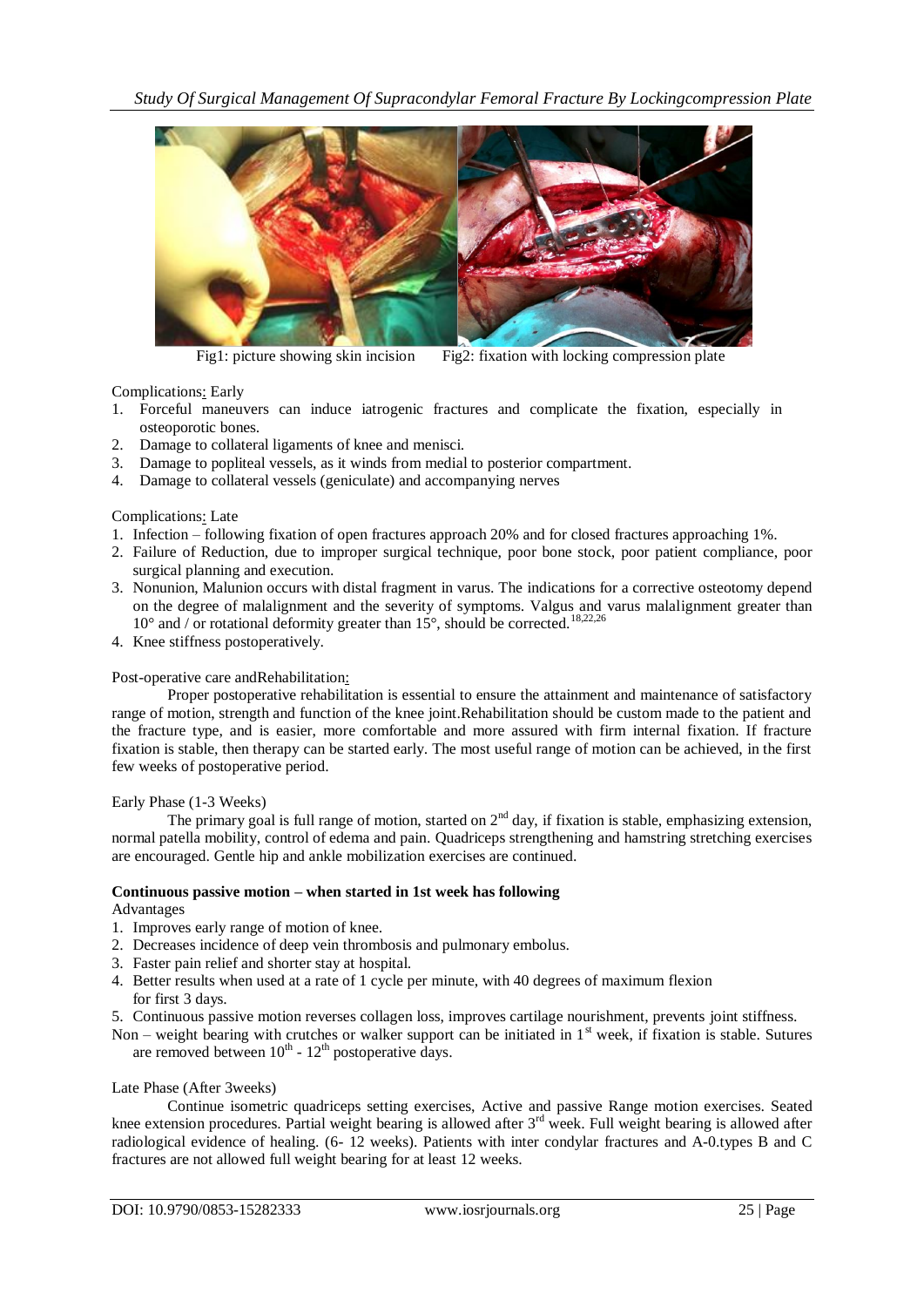## **Scoring System**

NEER'S FUNCTIONAL SCORING was used to assess the outcome of surgery, for adult distal femoral  $fractures<sup>10</sup>$ 

It consists of: Functional (70 units) and Anatomic (30 units).

The results were evaluated by taking into consideration the following factors:

 $Pain - 20$  points

 $20 \text{ points}$  $3.$  Motion – 20 points<br>3. Work – 10 points<br>3. Gross Anatomy – 1  $Work - 10 points$ 

5. Gross Anatomy – 15 points Roentgenograms – 15 points

|                | $20010 + 1001$ $000010$ $00010$ |
|----------------|---------------------------------|
| Excellent      | Above 85 units                  |
|                |                                 |
| Satisfactory   | 70-85 units                     |
|                |                                 |
| Unsatisfactory | 55-69 units                     |
|                |                                 |
| Failure        | Below 55 units                  |
|                |                                 |

## **Table 1: Neer's Score- Overall rating**

# **III. Results**

This prospective study is an analysis of functional outcome of 30 cases of displaced distal femoral fractures, internally fixed using locking compression plates, which was undertaken at the Department of orthopedics at SMC, Vijayawada from August 2013 to December 2015. In our study of the 30 patients, 22were males, 8 were females.

#### **Nature Of Violence:**

| TABLE2: nature of violence                             |    |     |  |
|--------------------------------------------------------|----|-----|--|
| <b>NATURE OF VIOLENCE</b><br>NO OF CASES<br>PERCENTAGE |    |     |  |
| <b>RTA INJURIES</b>                                    | ∼. | 70% |  |
| <b>FALLS</b>                                           |    | 30% |  |

#### **Sex Distribution:**

| Table 3: sex distribution                                                   |               |         |       |
|-----------------------------------------------------------------------------|---------------|---------|-------|
| S <sub>NO</sub><br><b>PERCENTAGE</b><br><b>SEX</b><br><b>NO OF PATIENTS</b> |               |         |       |
|                                                                             | <b>MALE</b>   | nη<br>∸ | 73.3% |
|                                                                             | <b>FEMALE</b> | 08      | 26.7% |



# Graph1: sex incidence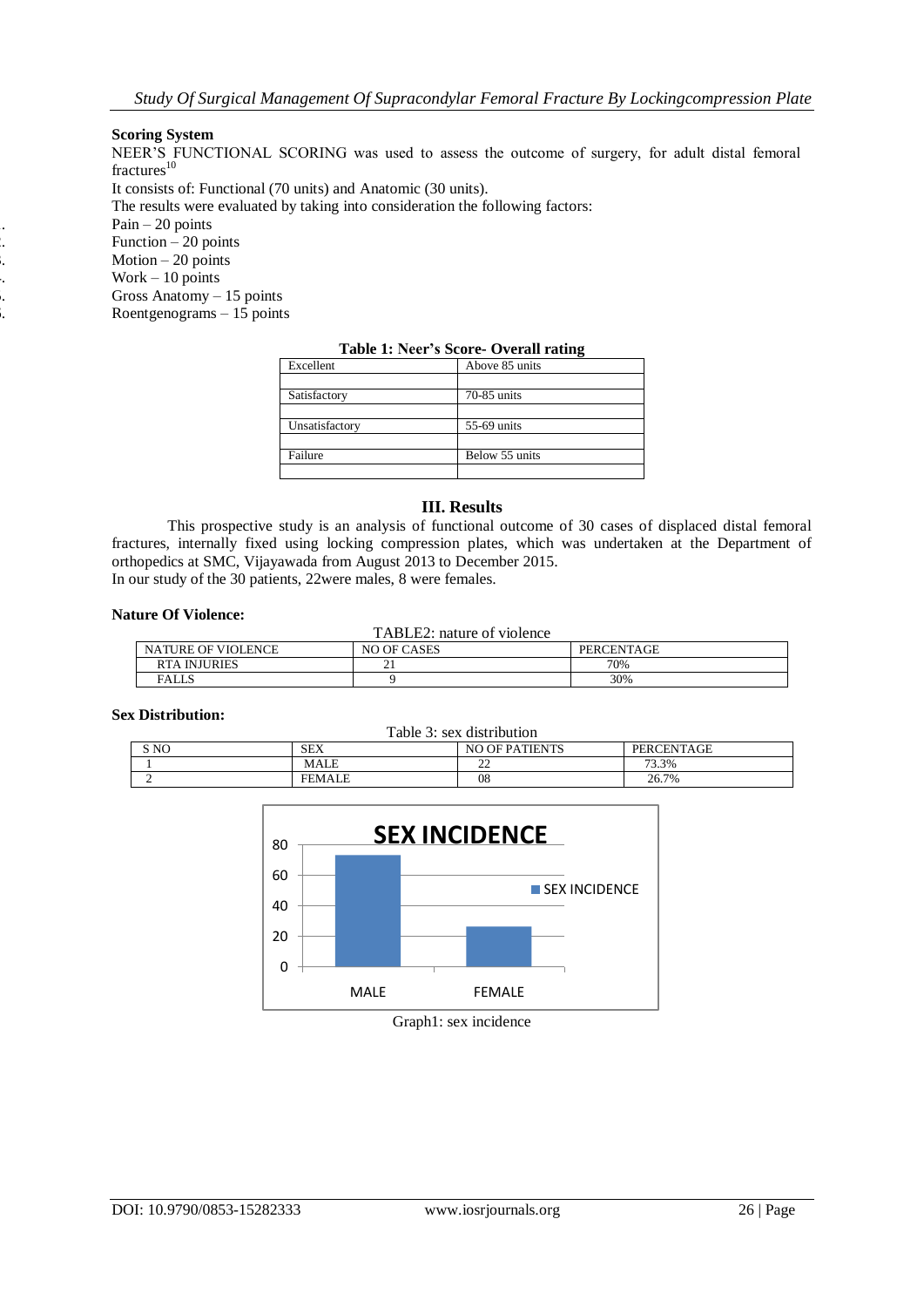# **Age Distribution:**

| -- <del>a</del> ------------      |                 |       |  |
|-----------------------------------|-----------------|-------|--|
| Table 4: age distribution         |                 |       |  |
|                                   | No. Of patients | $\%$  |  |
| $\frac{\text{Age}}{\text{21-30}}$ | 10              | 33.3% |  |
| $31 - 40$                         |                 | 30%   |  |
| $41 - 50$                         |                 | 10%   |  |
| $51-60$                           |                 | 6.7%  |  |
| $61-70$                           |                 | 13.3% |  |
| 71-80                             |                 | 6.7%  |  |



# Graph 2: age distribution

# **Side Of Fracture:**

#### **Table 5: SIDE OF AFFECTED LIMB**

#### **Fracture Classification:**

## **Table6: fracture classification**

| S.No.          | <b>Fracture Classification (OTA)</b> | <b>No. of Patients</b> | percentage |
|----------------|--------------------------------------|------------------------|------------|
|                | <b>Distal</b>                        |                        |            |
|                |                                      |                        |            |
| 1              | A1                                   | $\overline{c}$         | 6.7%       |
|                |                                      |                        |            |
| 2              | A <sub>2</sub>                       | 3                      | 10%        |
|                |                                      |                        |            |
| 3              | A <sub>3</sub>                       | 5                      | 16.7%      |
|                |                                      |                        |            |
| $\overline{4}$ | C <sub>1</sub>                       | 8                      | 26.7%      |
|                |                                      |                        |            |
| 5              | C <sub>2</sub>                       | 7                      | 23.3%      |
|                |                                      |                        |            |
| 6              | C <sub>3</sub>                       | 5                      | 16.7%      |
|                |                                      |                        |            |

# **Type Of Fracture:**

#### **Table7: type of fracture**

| S.No. | Fracture | <b>No.of Patients</b> | Percentage |
|-------|----------|-----------------------|------------|
|       |          |                       |            |
|       | Closed   |                       | 30         |
|       |          |                       |            |
|       | Open     |                       | 76         |
|       |          |                       |            |

# **Time Gap Between Injury And Surgery:**

**Table8: time gap between surgery and injury**

| ---------------  |                       |                   |
|------------------|-----------------------|-------------------|
| TIME GAP IN DAYS | <b>NO OF PATIENTS</b> | <b>PERCENTAGE</b> |
| 3davs            | . .                   | 40%               |
| $4 - 7$ days     |                       | 30%               |
| $8-14$ days      |                       | 23.3%             |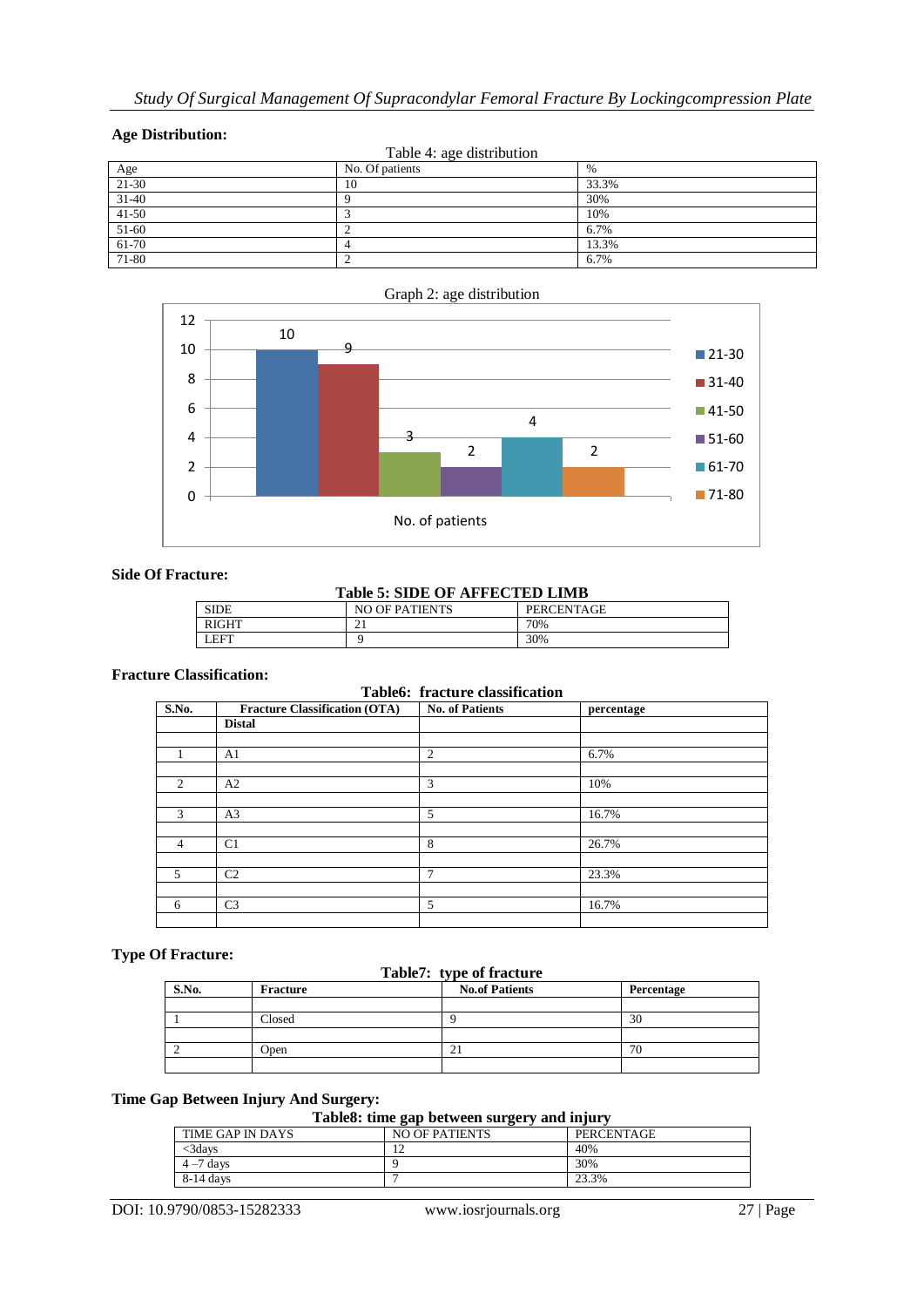Above 15 days 2 6.7%

# **Physiotheerapy:**

| Table 9: physiotherapy |                           |            |  |
|------------------------|---------------------------|------------|--|
| <b>PHYSIOTHERAPY</b>   | <b>NUMBER OF PATIENTS</b> | PERCENTAGE |  |
| <b>PRESENT</b>         | 28                        | 93.3%      |  |
| <b>ABSENT</b>          |                           | 6.7%       |  |

# **Time To Union:**

| Table 10: union time |                    |            |
|----------------------|--------------------|------------|
| UNION RATES (MONTHS) | NUMBER OF PATIENTS | PERCENTAGE |
| $<$ 3 MONTHS         |                    | 23.3%      |
| 3-6 MONTHS           | ∸                  | 70%        |
| 6 MONTHS             |                    | 6.7%       |

#### **Movements Of Knee (Flexion In Degrees):**

| Table11: knee flexion |                    |            |
|-----------------------|--------------------|------------|
| Knee Flexion(ROM)     | Number of patients | Percentage |
| >135                  |                    | 6.7%       |
| $100 - 135$           | 22                 | 73.3%      |
| 80-100                |                    | 13.3%      |
| 60-80                 |                    | 6.7%       |

#### **Neer's Score- Overall Scoring:**

| Table12: overall result |                       |            |
|-------------------------|-----------------------|------------|
|                         | <b>NO OF PATIENTS</b> | PERCENTAGE |
| Excellent               |                       | 50%        |
| Satisfactory            |                       | 36.7%      |
| Unsatisfactory          | 03                    | 10%        |
| Failure                 | $_{01}$               | 3.3%       |



#### **Graph3: neer's overall result diagram**

# **Fracture Type Outcome Chart :**

# **Table 13: Fracture Type Outcome Chart**

| Outcome | excellent | satisfactory | Unsatisfactory | Failure |
|---------|-----------|--------------|----------------|---------|
| Type A  |           |              |                |         |
| Type B  |           |              |                |         |
| Type C  |           |              |                |         |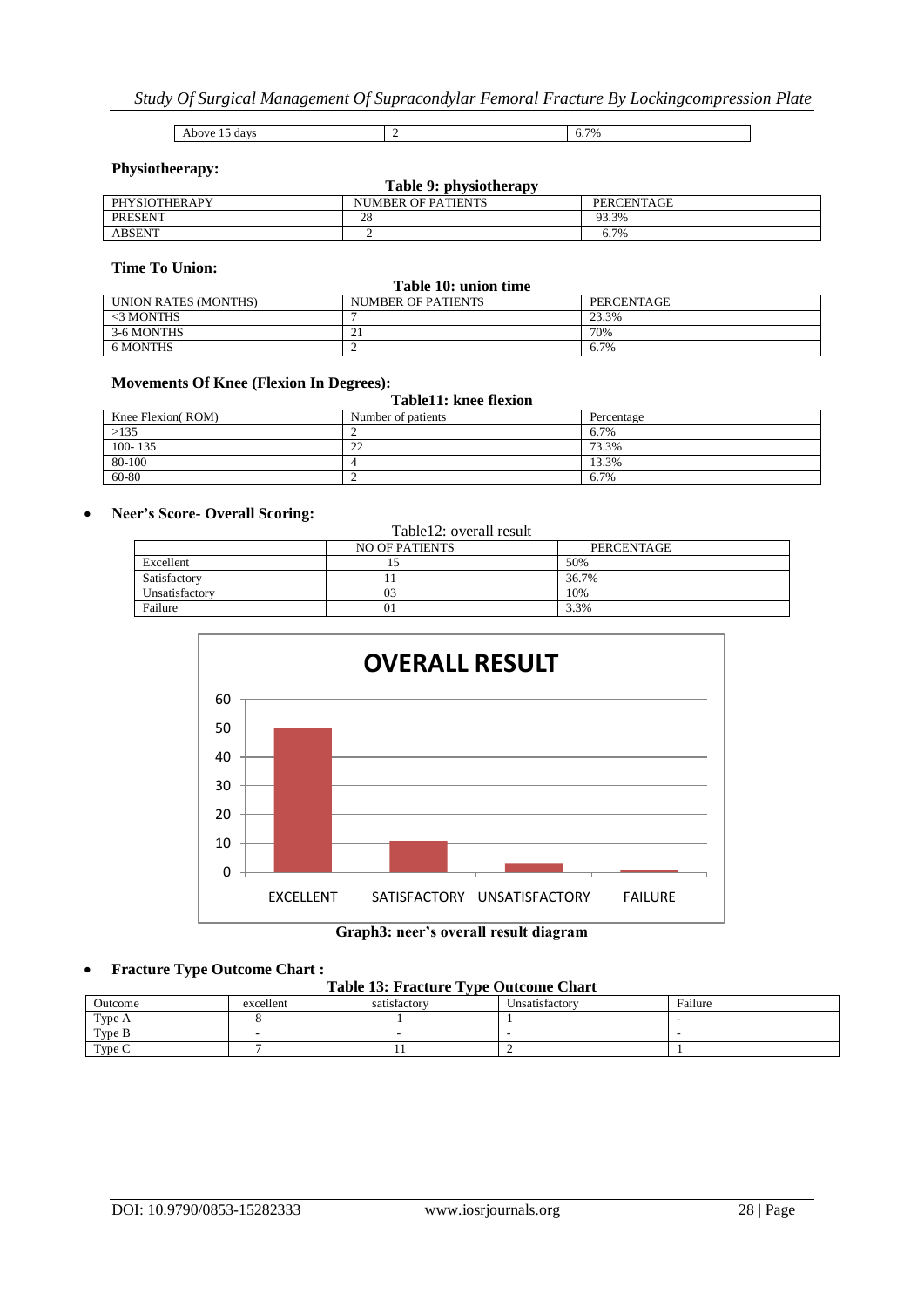

We can observe that all the excellent results were from Type A Fracture and satisfactory results were seen in Type A, B, C.

CASE1:



Fig 3: pre op x-ray Fig 4: post op x-ray





Fig5: post-operative knee range of movements flexion and extension movements



Figure 6: pre-operative x-ray showing fracture figure 7: post-operative x-ray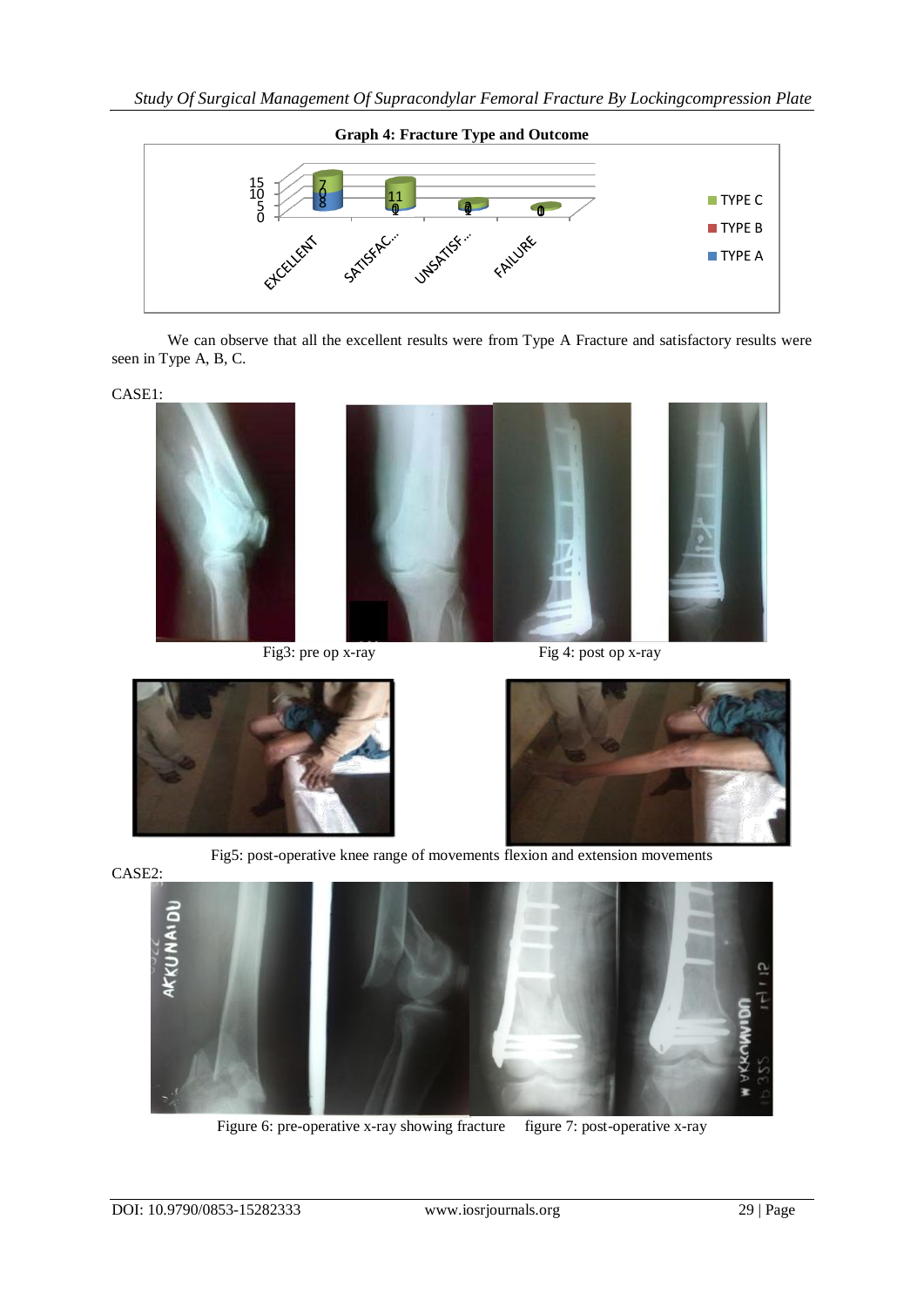*Study Of Surgical Management Of Supracondylar Femoral Fracture By Lockingcompression Plate*



Figure 8: post-operative knee range of movements

CASE3:



Figure 9: pre op and post op x-rays



Figure 10: post-operative knee flexion and extension movements

# **IV. Discussion**

This dissertation consists of 30 patients with supracondylar femoral fractures, treated with locking compression Plating. None of the patients were having bilateral fractures. There were males 22 and 8 females. 5 patients had associated fractures. There were 21 compound fractures (11 cases were grade 1, 6 cases were grade 2 and 4 cases were grade 3).

Supracondylar fractures of the femur are always regarded with great concern because they are difficult to treat, cause a long absence from work. These facts have encouraged surgeons to resort to operative treatment with internal fixation. Successful treatment of intraarticular fractures, especially in weight bearing joint, requires restoration and maintenance of the congruence of the two articular surfaces.

Distal femoral alignment is one of the treatment priorities. The femoral shaft is oriented  $7^\circ$  of valgus in relation to the knee joint  $5,24,25$ . Maintaining this alignment is critical to the function and durability of the limb  $24$ .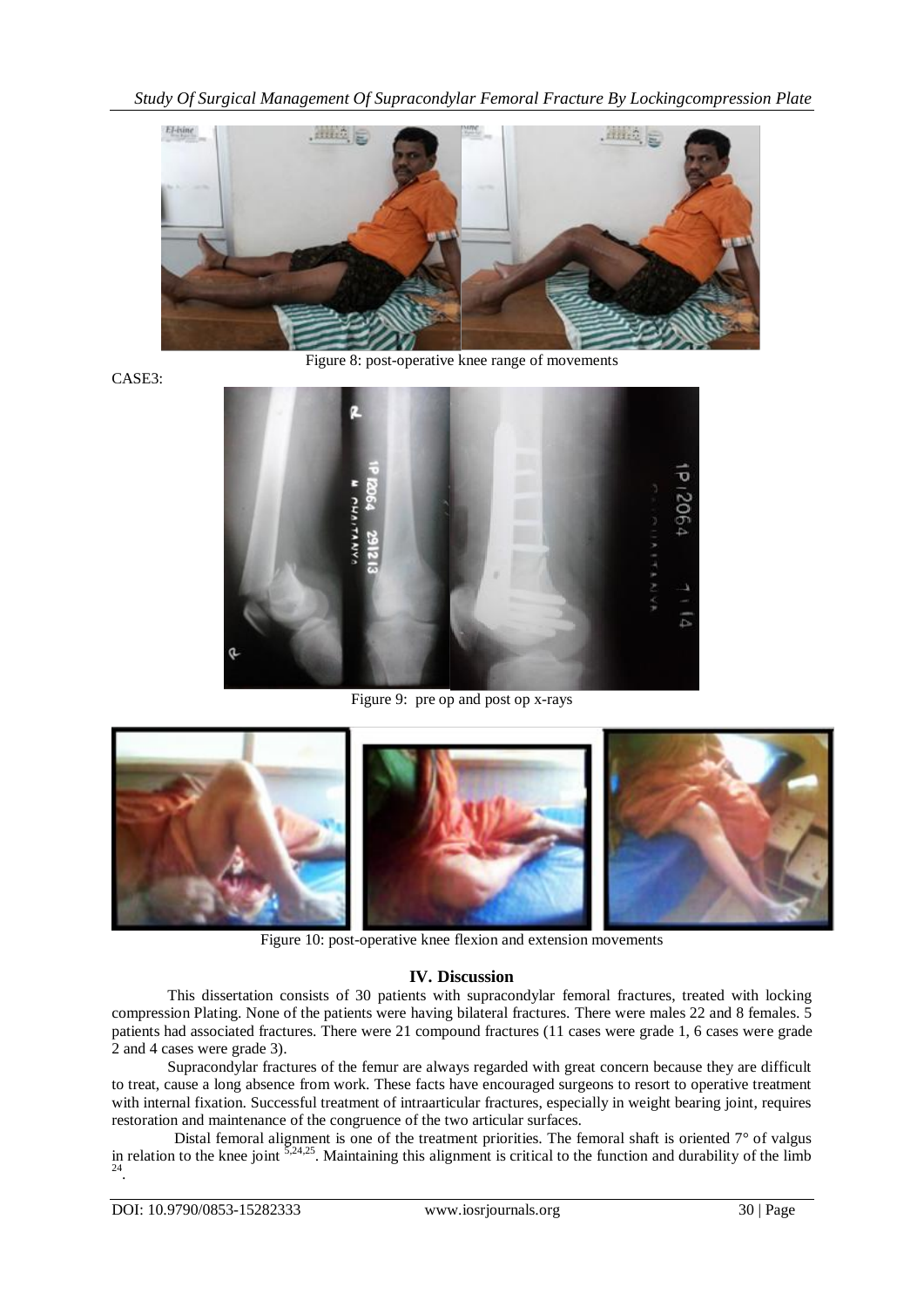Coronal plane alignment has been shown to be the most difficult factor to control and the most crucial to overall outcome<sup> $24,26$ </sup>.

Malalignment in the axial and sagittal planes also affects knee kinematics and range of motion  $24.26$ . When comminution is present, supracondylar femoral fractures are especially prone to varus collapse <sup>7,10</sup>. The current study supports the reduced rate of fixation loss due to the utilization of locked plating and shows that additional lag screws do not influence varus collapse. Patients with greater loss of fixation tend to have a worse outcome. Previous studies stated that open fractures are common in the setting of distal femur fractures (19%– 54%)<sup>21</sup>. Open fractures were related to high-energy injury mechanism and a greater prevalence of infection. Therefore, the outcome of distal femoral fractures, similar to other major injuries, not only depends on bony reconstruction but also on soft tissue management.

The locking compression plate  $(LCP)$ <sup>6,27</sup> system offers a number of advantages in fracture fixation combining angular stability through the use of locking screws with traditional fixation techniques. However the system is complex, requiring careful attention to biomechanical principles and good surgical technique. The angular stability provided by LCP at the plate-screw interface, allows extra periosteal fixation of the plate to bone. By preserving periosteal blood supply to the bone it addresses the importance of the biological factors involved in fracture healing.

The principles of flexible fixation are employed where the goal is for indirect healing with the formation of callus. Although the LCP system offers a number of advantages in fracture management, its successful use requires careful pre-operative planning, consideration of biomechanical principles, and the use of the appropriate plate and screws combined with good surgical technique.

The principle of the locking compression plate (LCP) is represented by the combination of two completely different technologies and two opposed principles of osteosynthesis in one implant it combines the principles of conventional plate osteosynthesis for direct anatomical reduction with those of bridging plate osteosynthesis.

Since the LCP can be used as a conventional plate using only dynamic compression, as a pure internal fixator using locking head screws, or as both combined, it provides the surgeon with multiple variations.

In our study of 30 patients the mean age of the patients was 40.73 years and there were 22 males (73.3%) and females (26.7%).Most of the injuries were caused by road traffic accidents affecting mostly males. We had 21 (70%) RTA injuries and 9(30%) falls.

In our study of 30 patients belonging to AO type A and C of distal femur fractures, two belonged to A1, three to A2, five to A3, eight to C1, seven to C2 and five to C3 type fractures respectively. Majority of fractures belonged to type C fracture which was 66.7% and remaining 33.3% belonged to type A. This indicates that type C fractures occur more commonly than type A.

The average time interval between injury and surgery in our study was 6.1 days with a range 2-16 days. Delay in surgery is one of the factor contributing to unsatisfactory results. Of the 3 unsatisfactory cases was delayed up to 16 days due to late presentation to us, one up to 15 days due to social reasons.

Average duration of hospitalization in our study was 2.6 weeks (18.2 days), increased because of other associated injuries and the need for the strict postoperative physiotherapy which affected the course of treatment and rehabilitation. Post operatively physiotherapy in bed was started on the  $2<sup>nd</sup>$ post-operative day or according to the tolerance of patient and associated injuries. The patients were started with quadriceps strengthening exercises, knee and ankle mobilization exercises.

The average time to union was 3.83 months (15.36 weeks) with a range of 2-8 months (8-32 weeks) and a standard deviation of 1.482 in our study.We conclude that time to union in distal femur fractures are generally longer than usual fracture union due to high incidence of comminution and osteoporosis. Type C fractures took longer time to unite compare to type A.

Range of motionin our study the mean flexion was  $111.3^{\circ}$  (range  $70^{\circ}$  –150<sup>°</sup>). It was attributed to the stable and study construct and the early range of motion achieved with LCP. The average knee flexion in type C fractures was  $105^{\circ}$  compared to  $122^{\circ}$  in type A fractures, which shows that intra articular fractures lead to intra articular stiffness and decreased range of motion. Four of our patients had extension lag which persisted even after physiotherapy. We conclude that locking plates are a useful option in patients with osteoporotic bones and patients with poor bone stock. Locking plates when used in biological plating give stable and sturdy construct.

# **V. Summary**

This is a Prospective Study of 30 Patients of Distal femur Fracture treated surgically with locking compression Plate at SMC.22males and 8 were females, highest number of patients were in their 2<sup>nd</sup> decade (33.3%).Road traffic accident was the most common mode of injury (90%). There was not a single case with bilateral fractures.Most of the patients, reported within 1st week of injury to the hospital. 9 out of 30 patients had closed injury. AO Type C1 fracture was the most common fracture type 8out of 30 patients (26.7%).The shortest follow up period was 6 months and the longest follow up period was 16 months. The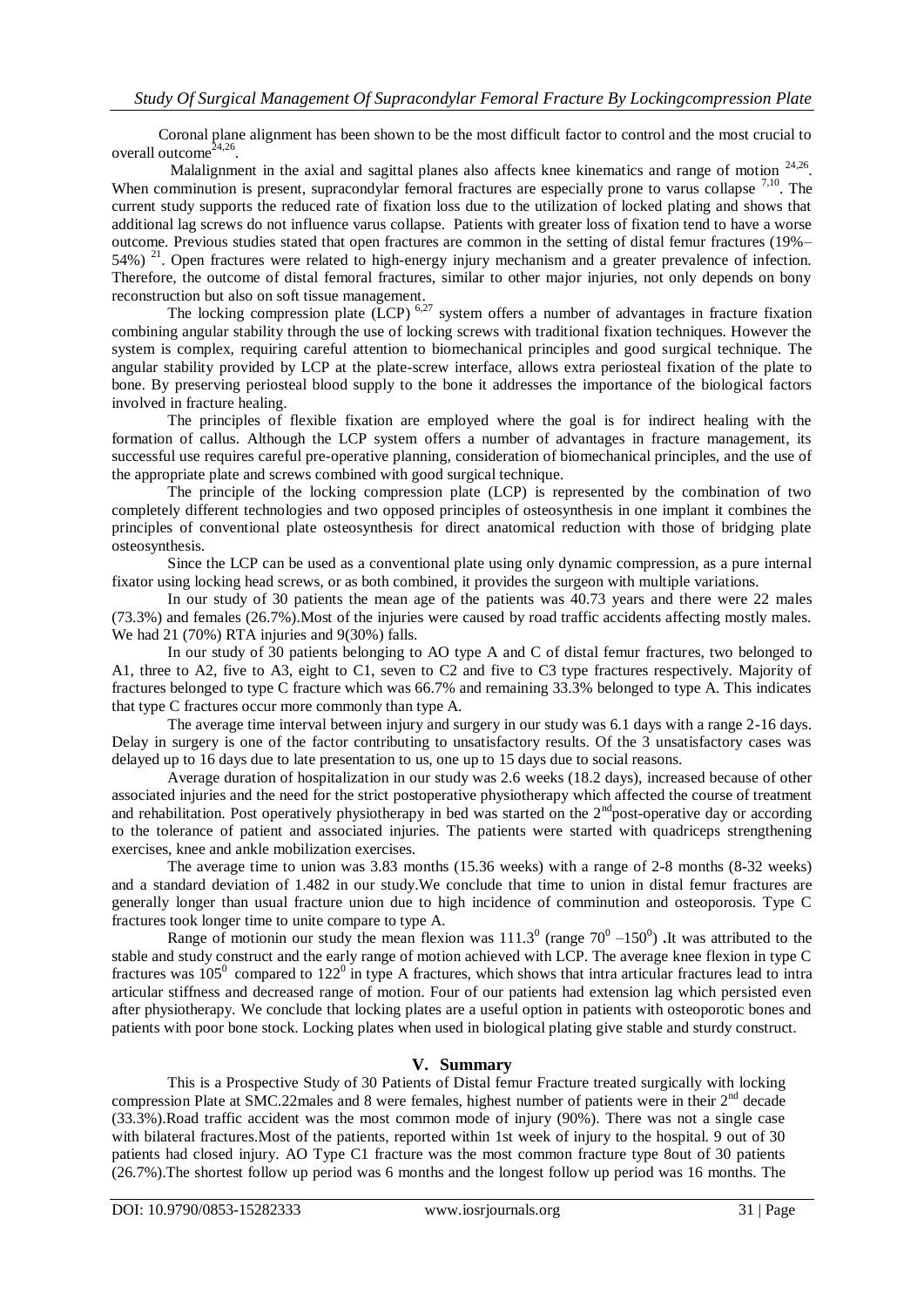average range of knee flexion achieved was about  $111.3^0$ . Maximum gain in knee flexion was  $140^{\circ}$  and minimum gain about 70 ° .Average times to union was 3.83 months.Early complications were encountered in 3 patients and these were superficial wound infection, wound gaping, pin site infection. Late complications were observed like mal-union with varus in 2 patients, Plate breakage in 1 patient, knee stiffness in 1 patient. The average stay in hospital was about 2.6 weeks.Postoperative immobilization with knee brace was advised for severely comminuted fractures, for 3 weeks, although gentle physiotherapy exercises were started earlier.The LCP condylar plate is the treatment of choice in the management of distal Femoral Fractures especially Type A.Though Neer scores are lower in Type C Fractures, it still remains the implant of choice even in Type C fractures.

#### **VI. Conclusion**

- $\bullet$  The LCP condylar plate<sup>22,29,30</sup> is the treatment of choice in the management of comminuted distal femoral fractures especially Type A fractures where we have found higher Neer scores. LCP also prevents compression of periosteal vessels. It may not completely solve the age old problems associated with any fracture like nonunion and malunion<sup>28,29</sup>, but is a valuable technique in management of these fractures.
- However in type C fractures the outcome is poorer. But still LCP remains the implant of choice for type C fractures also, though there are complications like knee stiffness and extensor lag were encountered in a few cases.
- $\bullet$  LCP show better results than Dynamic condylar screw and Angle Blade Plate<sup>29,30</sup>.
- This is ideal to prevent Metaphyseal collapse and to maintain limb length in severelycomminuted fractures. This technique has a lesser chance of complications like plate or screw breakage, but careful selection of patients and strict adherence to the basic principles of fracture fixation will go a long way in reducing the complications of fracture fixation using locking compression plates.

#### **References**

- [1]. O Martinet, J Cordey, Y Harder, A Maier, M Buhler, G E Barraud. Epidemiology of Fracture of Distal Femur. Injury2000; 31: 62- 63.
- [2]. Thomas P Reudi, Richard E Buckley, Christopher G Moran. A O Principles of Fracture Management. 2nd edition. Switzerland: A O Publishing; 2007.
- [3]. Cory A Collne, Donald A Wiss. Rockwood and Green Fracture in adults. 7th edition. Philadelphia: LWW; 2009.
- [4]. Wilson JN. Watson Jone's: Fractures and joint injuries.  $6<sup>th</sup>$ ed, pg. 1003-070, 1982.
- [5]. Stover M. Distal femoral fractures: Current Treatment, Results and Problems. Injury 2001; 32(3): 3-13.
- [6]. Egol KA, Kubiak EN, Fulkerson E, Kummer FJ, Koval KJ. Biomechanics of Locked Plates and Screws. J Orthop Trauma 2004 Sept: 18(8): 488-493.
- [7]. Rockwood CA, Green DP. Fractures in Adult. 4<sup>th</sup>edn, Philadelphia: LWW;1996.
- [8]. Venable CS, Stuck WG, Beach A. The Effects on Bone of the Presence of Metals: Based on electrolysis. Ann Surg 1937 Jun; 105(6): 917-938.
- [9]. Stewart MJ, Sisk TD, Wallace SL Jr. Fractures of the Distal Third of Femur A Comparison of methods of treatment. JBJS Am 1966 June; 48-A(4): 784-807.
- [10]. Neer CS II, Grantham SA, Shelton ML. Supracondylar Fracture of the Adult Femur A Study of One Hundred and Ten Cases. JBJS Am 1967 June; 49-A(4): 591-613.
- [11]. Olerud S. Operative treatment of Supracondylar Fractures of Femur Technique and Results in Fifteen Cases. JBJS 1972 Jul; 54- A(5): 1015-1032.
- [12]. Brown A, D'Arcy JC. Internal Fixation for Supracondylar Fractures of the Femur in the Elderly patient. JBJS 1971 Aug; 53-B(3): 420-424.
- [13]. Gustilo RB, Anderson JT. Prevention of infection in the treatment of one thousand and twenty-five open fractures of long bone Retrospective and prospective analysis. JBJS Am 1976 Jun; 58-A(4): 453-58.
- [14]. Mize RD, Bucholz RE, Grogan DP. Surgical treatment of displaced, comminuted fractures of distal end of femur. JBJS Am 1982 July; 64-A(6): 871-879.
- [15]. Yang RS, Liu HC Liu TK. Supracondylar fractures of the femur. J Trauma 1990 Mar; 30(3): 315-19.
- [16]. Krettek C, Schandelmaier P, Miclau T, Tscherne H. Minimally Invasive Percutaneous Plate Osteosynthesis(MIPPO) using the DCS in Proximal and Distal Femoral Fractures. Injury 1997; 28(1): 20-30.
- [17]. Maier A, Cordey J, Regazzoni P. Prevention of malunions in the rotation of complex fractures of the distal femur treated using the Dynamic Condylar Screw (DCS): An anatomical graphic analysis using computed tomography on cadaveric specimens. Injury 2000; 31(2): 63-69.
- [18]. Kregor PJ, Stannard J, Zlowodzki M, Cole PA, Alonso J. Distal femoral fracture fixation utilizing the Less Invasive Stabilization System(L.I.S.S.): The technique and early results. Injury 2001; 32(3): 32-47.
- [19]. Schandelmaier P, Partenheimer A, Koenemann B, Grun OA, Krettek C. Distal femoral fractures and LISS stabilization. Injury 2001; 32(3): 55-63.
- [20]. Markmiller M, Konrad G, Sudkamp N. Femur LISS and Distal Femur Nail for Fixation of Distal Femoral Fractures. ClinOrthop and Relat Res 2004; 426: 252-257.
- [21]. Zlowodzki M, Bhandari M, Marek DJ, Cole PA, Kregor PJ. Operative Treatment of Acute Distal Femur Fractures: Systematic Review of Two Comparative Studies and 45 Case Series. J Orthop Trauma 2006 May; 20(5): 366-371.
- [22]. Vallier HA, Hennessey TA, Sontich JK, Patterson BM. Failure of LCP condylar plate fixation in the distal part of the femur A report of six cases. JBJS Am 2006 Apr; 88(4): 846- 853.
- [23]. Muckley T, Wahnert D, Hoffmeier KL, Geert von Oldenburg, Frober R, Hofmann GO. Internal Fixation of Type-C Distal Femoral Fractures in Osteoporotic Bone – Surgical Technique. JBJS Am 2011 Mar; 93(1): 40-53.
- [24]. Thompson JC. Netters Concise Atlas of Orthopaedic Anatomy. 1st edn. Philadelphia: Elsevier Inc;2001.